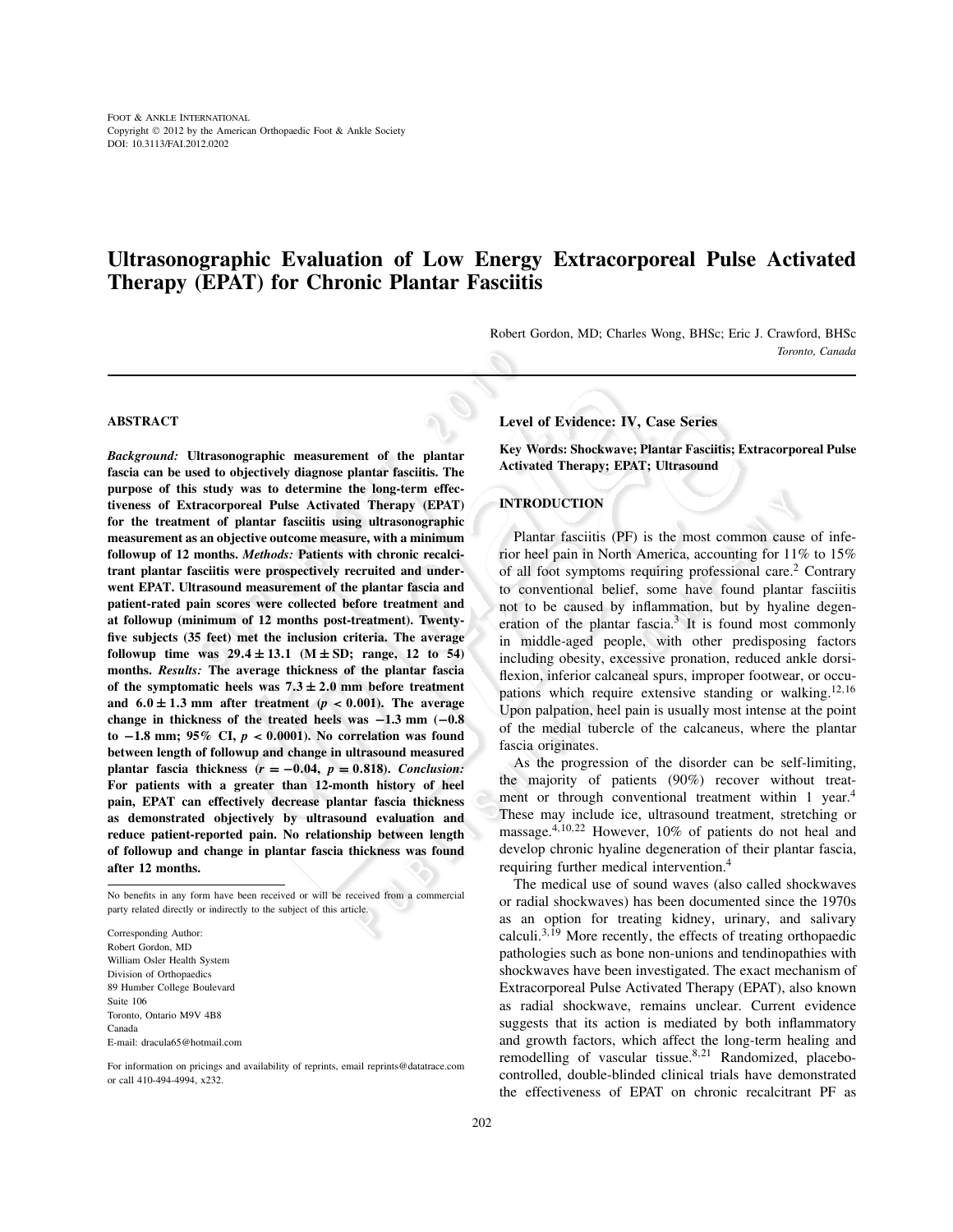an alternative to surgery, allowing patients less loss of work, quicker recovery times and the ability to continue sports.4,7,9,11,17,<sup>23</sup> Gerdesmeyer et al. showed that radial shockwave therapy is effective and almost painless in treating plantar fasciitis, with an 84% success rate after 1 year, with success defined as a 60% decrease in pain.<sup>4</sup>

Ultrasound imaging of the thickness of the plantar fascia is a readily available, non-invasive and inexpensive diagnostic tool for plantar fasciitis. Numerous studies have demonstrated that degeneration of the plantar fascia is correlated with an increase in pain, as well as an increase in the thickness of the plantar fascia.6,9,<sup>10</sup> A conclusive diagnosis can therefore be made by history, physical exam and when the large medial band of the plantar fascia is thicker than  $4 \text{ mm}^{20}$ 

The existing literature on this treatment modality is limited by the fact that the majority of the available literature has thus far relied upon subjective, patient-reported pain measures or general measures of function such as the Roles and Maudsley, or Short Form-36. As well, the majority of the evidence includes patients with mostly a short history of PF (less than 6 months) and short followup (6 weeks to 6 months), and are therefore limited to measuring the shortterm effects of shockwave treatment.

This study hypothesized that for cases of chronic recalcitrant plantar fasciitis (clinical symptoms for greater than 12 months), shockwave treatment would reduce objectively measured plantar fascia thickness by ultrasound measurement, and subjectively rated patient pain scores.

The purpose of this study was to show the effectiveness of EPAT in treating PF in a population of patients with chronic recalcitrant PF by using ultrasonographic measurement of plantar fascia thickness as an objective outcome measure and to observe the long-term effect of EPAT on patient reported pain, with a minimum followup of 12 months.

# **MATERIALS AND METHODS**

## **Patients**

Patients were recruited prospectively from a universityand community-based orthopaedic practice in Toronto, Ontario from January 2005 to May 2008. This research study was approved by the Institutional Research Ethics Board. Inclusion criteria required: 1) diagnosis of chronic plantar fasciitis by an orthopaedic surgeon, including at least 1 year of clinically significant pain, 2) ultrasonographic diagnosis of PF (plantar fascia ≥4mm); 3) no history of surgery on the plantar fascia, and 4) failed conservative treatment (Table 1). Patients were excluded if there was local cancer of the involved foot or ankle, systemic inflammatory disease, neurological pain, fractures of the foot, or if a steroid injection was performed within 6 weeks prior to consultation. Patients were not excluded by age, sex, race or occupation. Patients meeting the inclusion criteria were approached to participate in the study. All 25 patients who were approached agreed to participate in the study, providing written, informed consent.

Twenty-five patients (10 male) and 35 symptomatic feet were included in the study. Patient demographic data is displayed in Table 2.

### **Treatment protocol**

Using the Masterpuls $^{\circledR}$  MP50 (Storz Medical AG, Switzerland), patients received a standardized EPAT treatment, which consisted of three treatment sessions at 1-week intervals. Patients received 2000 pulses per treatment session at 11 Hz and 2.6 barr (0.11 mJ/mm<sup>2</sup> ). Treatment was patientguided, targeting the point of maximal tenderness, and was administered by the same healthcare professional. Anesthetic was not administered (Figure 1).

#### **Outcome measures and followup**

For each patient, bilateral ultrasound measurements (Phillips HD II; L12/5 probe) of the large medial band of the plantar fascia were performed by a single ultrasound technician at baseline (before EPAT treatment) and at a single followup time at least 12 months after treatment. The technician was blinded to both the patient diagnosis, as well as their treatment status. To examine the large medial band of the plantar fascia, the transducer was longitudinally positioned over the medial tubercle of the calcaneus and oriented to follow the medial band of the ball of the foot where it thinned out (Figure 2). The plantar fascia thickness was measured 1 cm distal to the origin on the medial tubercle, unless this was not the thickest part of the plantar fascia, in

| <b>Table 1:</b> Patient Demographics ( $n = 35$ Feet) |                            |  |
|-------------------------------------------------------|----------------------------|--|
|                                                       | $n(\%)$                    |  |
| Age, years ( $M\pm SD$ , Range)                       | $52.6 \pm 10.5$ , 29 to 71 |  |
| <b>Sex</b>                                            |                            |  |
| Male                                                  | $10(40\%)$                 |  |
| Female                                                | $15(60\%)$                 |  |
| Side                                                  |                            |  |
| Right                                                 | 7(28%)                     |  |
| Left                                                  | 8(32%)                     |  |
| <b>Bilateral</b>                                      | $10(40\%)$                 |  |

| <b>Table 2:</b> Failed Conservative Measures |  |
|----------------------------------------------|--|
|                                              |  |
| Ultrasound                                   |  |
| Laser Therapy                                |  |
| Chiropractics                                |  |
| Night Splints                                |  |
| Physiotherapy                                |  |
| Stretching                                   |  |
| Cortisone Injection                          |  |
| Icing                                        |  |
|                                              |  |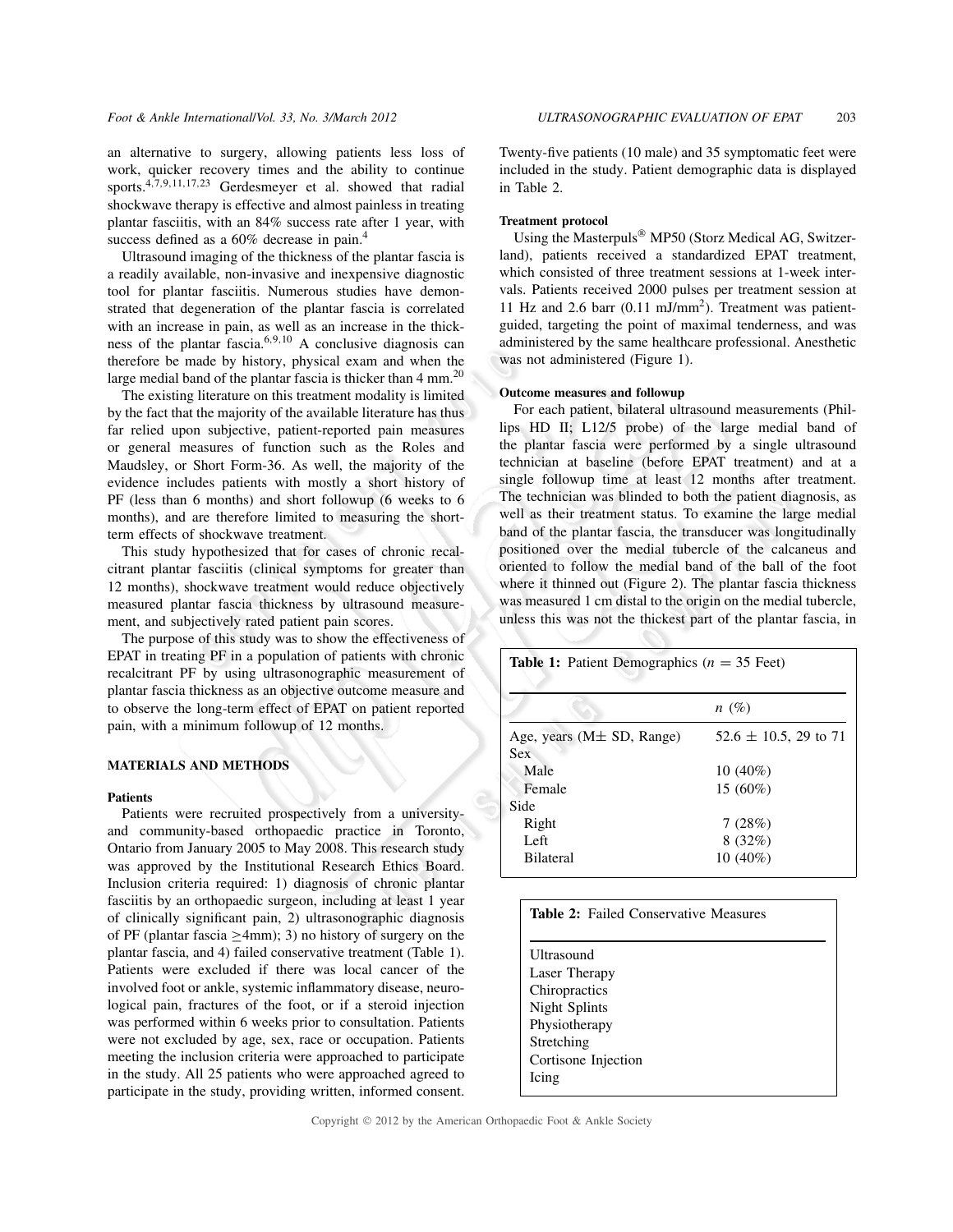204 *GORDON ET AL. Foot & Ankle International*/*Vol. 33, No. 3/March 2012*



The hand piece was applied with coupling gel to the patient's skin over the site of maximal tenderness to palpation and 2000 pulses were applied. *Photograph by Jane Southey.*

**Fig. 1:** EPAT Technique. Photograph displaying the administration of EPAT to the plantar fascia.

To examine and measure the thickenss of the large medial band of the plantar fascia, the transducer is longitudinally positioned over the medial tubercle of the calcaneus and oriented to follow the medial band of the ball of the foot where it thins out. *Photograph by Jane Southey.*



**Fig. 2:** Plantar Fascia Ultrasound Measurement Technique. Photograph of plantar fascia ultrasound technique.

which case the thickest part was measured and its distance from the medial tubercle was recorded. In all patients, posttreatment measurement was taken at the same location as their before treatment measurement, as recorded by the ultrasonographer (Figure 3). The ultrasound characteristic of plantar fasciitis was a hypoechoic fusiform swelling of the normally hyperechoic plantar fascia, especially at the calcaneal insertion. A calcaneal spur may or may not have been present. The ultrasound examiner would also look for other pathology of the plantar fascia and heel. Patients were also asked to rate their pain on a visual analogue scale (VAS) from zero (no pain) to 10 (maximum pain) at the time of each ultrasound. The time of followup varied for individual patients according to their availability, but all followups



The plantar fascia thickness (6.58mm) is the length between the two markers 'x,' which were placed to measure the thickest portion of the plantar fascia. The thickest portion of the plantar fascia was found to be 1.05cm (length between '+' markers) from the medical tubercle (MED TUB) in this patient. *Image courtesy of Jag Dhanju*.

**Fig. 3:** Ultrasound Measurement of the Plantar Fascia. Ultrasound image of plantar fasciitis with labels and markers used for measurement of plantar fascia thickness.

occurred at a minimum of 12 months after their EPAT treatment. The average time between initial and followup ultrasound and VAS measurement was  $29.4 \pm 13.1$  (range, 12 to 54) months (Figure 4).

# **Statistical analysis**

Statistical analysis was performed using SPSS 15.0 (IBM, Chicago, IL). Results were calculated as means and standard deviations ( $M \pm SD$ ) for continuous data or counts and percentages for categorical data. To avoid making assumptions about the underlying distribution of the data, both parametric (Student's t-test and paired t-test) and equivalent non-parametric tests (Mann-Whitney and Wilcoxin signedranks test) were performed to detect differences between groups and paired data. No discrepancies in probabilities between parametric and non-parametric tests were observed. *P* values for non-parametric tests are displayed unless otherwise noted. Pearson correlation coefficient was used to test for an association between variables. Statistical significance was defined as  $p < 0.05$ .



**Fig. 4:** Length of Followup Varied by Patient. This histogram displays the count of patients per category by length of followup.

Copyright © 2012 by the American Orthopaedic Foot & Ankle Society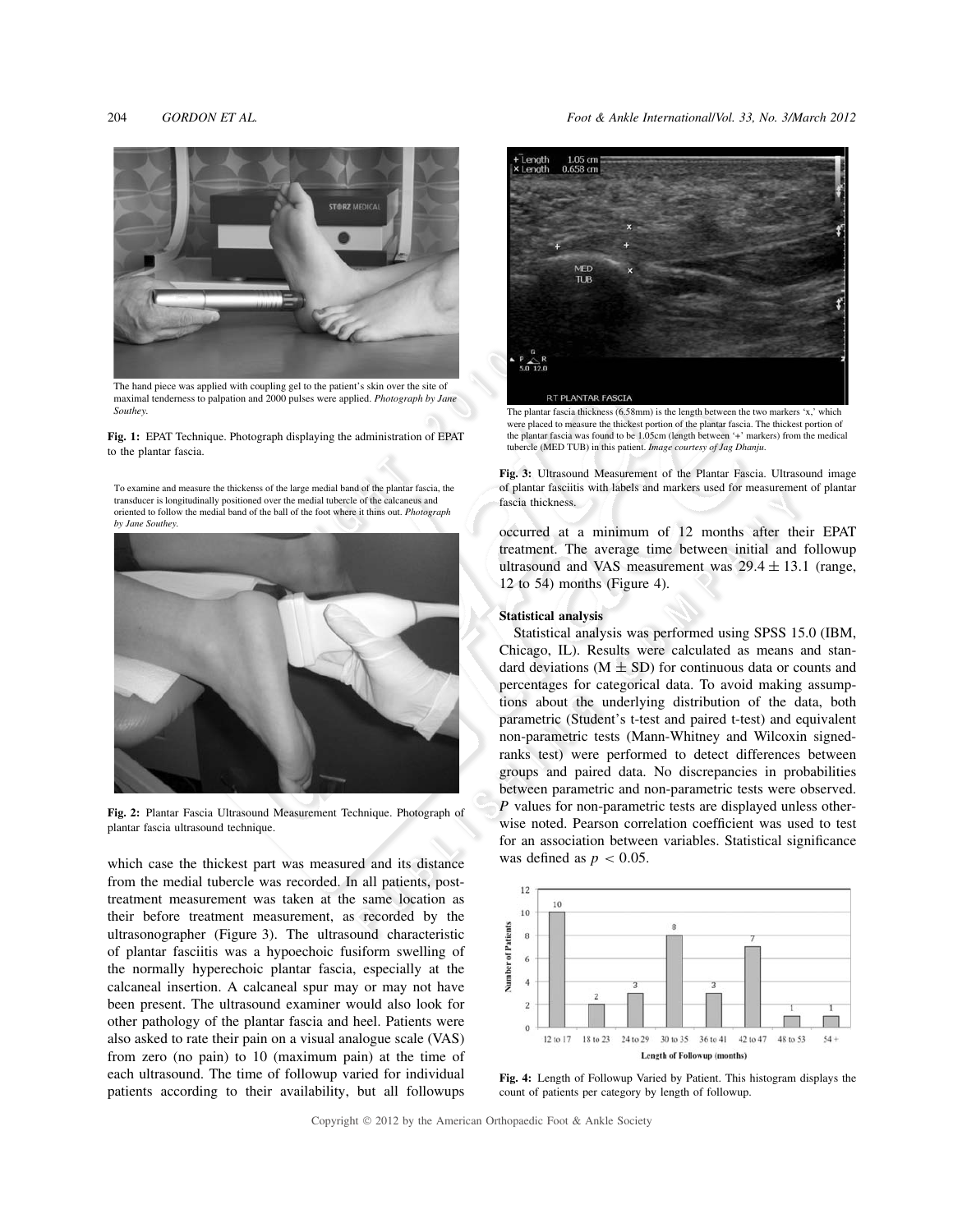# **RESULTS**

#### **Ultrasound measured plantar fascia thickness**

The average thickness of the plantar fascia of the symptomatic heel was  $7.3 \pm 2.0$  mm before treatment and  $6.0 \pm$ 1.3 mm after treatment ( $p < 0.001$ ). The average change in thickness of the treated heels was  $-1.3$  mm  $(-0.8$  to −1.8 mm; 95% CI, *p* < 0.0001; paired t-test), representing a 17.7% decrease in thickness.

Overall at followup, 26 feet (74%) showed a decrease in plantar fascia thickness, six feet (17%) showed an increase, and three feet (9%) showed no change. Heels that decreased in thickness did so by an average decrease of  $2.0 \pm 1.1$  mm. No correlation was found between length of followup and change in ultrasound measured plantar fascia thickness  $(r =$  $-0.04$ ,  $p = 0.818$ ) (Figure 5). Additionally, a median split was performed by length of followup. Change in plantar fascia thickness did not differ  $(p = 0.42)$  between those with a followup time less than 32 months  $(-1.5 \pm 1.7 \text{ mm})$  and patients with a followup at 32 months or greater  $(-1.1 \pm$ 1.3 mm).

#### **Self-reported pain (VAS)**

Table 3 demonstrates that both pain described at rest and with activity significantly decreased at followup. Using a



**Fig. 5:** Change in ultrasound measured plantar fascia thickness and length of followup. This scatterplot displays the change in plantar fascia thickness versus the length of followup in months.

60% decrease in pain to define clinical success, 32 feet (91.4%) and 29 feet (82.9%) out of the total 35 feet achieved clinical success at rest and with activity, respectively.

No correlation was found between change in plantar fascia thickness and change in pain at rest ( $r = 0.273$ ,  $p = 0.11$ ). The association between length of followup and change in pain at rest was found to have borderline significance  $(r = 0.334, p = 0.05)$  (Figure 5).

# **DISCUSSION**

Evidence supporting the effectiveness of EPAT has resulted in it becoming a treatment for PF as an alternative to surgical intervention. It is currently thought that EPAT promotes the healing process in PF by causing microtrauma within the affected tissue and signalling for the healing process to commence via neovascularization.<sup>21</sup> Low energy EPAT is readily tolerated, administered without anesthesia and can be repeated as needed.

The thickness of the plantar fascia was found to decrease an average of  $2.0 \pm 1.1$  mm in 74% of treated patients, with clinically significant pain improvement in 91.4% of feet at rest, and 82.9% of feet with activity. Six feet (17%) showed an increase in thickness, and three feet (9%) showed no change. The clinical success rate, with respect to VAS pain scores, found in this study is in accordance with the 84% success rate found by the double-blind, randomized control trial by Gerdesmeyer et al., who also defined clinical success as a 60% decrease in pain4. Interestingly, patients with a significant decrease in plantar fascia thickness did not regress to within normal limits (under 4 mm) despite vast improvements in patient-reported pain scores. In fact, no correlation was found for change in plantar fascia thickness and change in patient-reported pain at rest ( $r = 0.273$ ,  $p =$ 0.112). Although plantar fascia thickness greater than 4mm is associated with clinical symptoms, further investigation is warranted to understand the relationship between changes in the plantar fascia thickness in response to treatment and patient-reported pain.

Length of followup was shown to have no correlation to change in plantar fascia thickness. Although not statistically significant ( $p = 0.418$ ), patients with a followup less than 32 months had a greater change in plantar fascia thickness

|                  | <b>Before Treatment</b> | Post-Treatment   | $p^*$    |
|------------------|-------------------------|------------------|----------|
| Pain at Rest     | $7.1 \pm 2.6$ mm        | $0.7 \pm 1.4$ mm | < 0.0001 |
| Pain in Activity | $8.4 \pm 1.9$ mm        | $1.4 \pm 2.0$ mm | < 0.0001 |

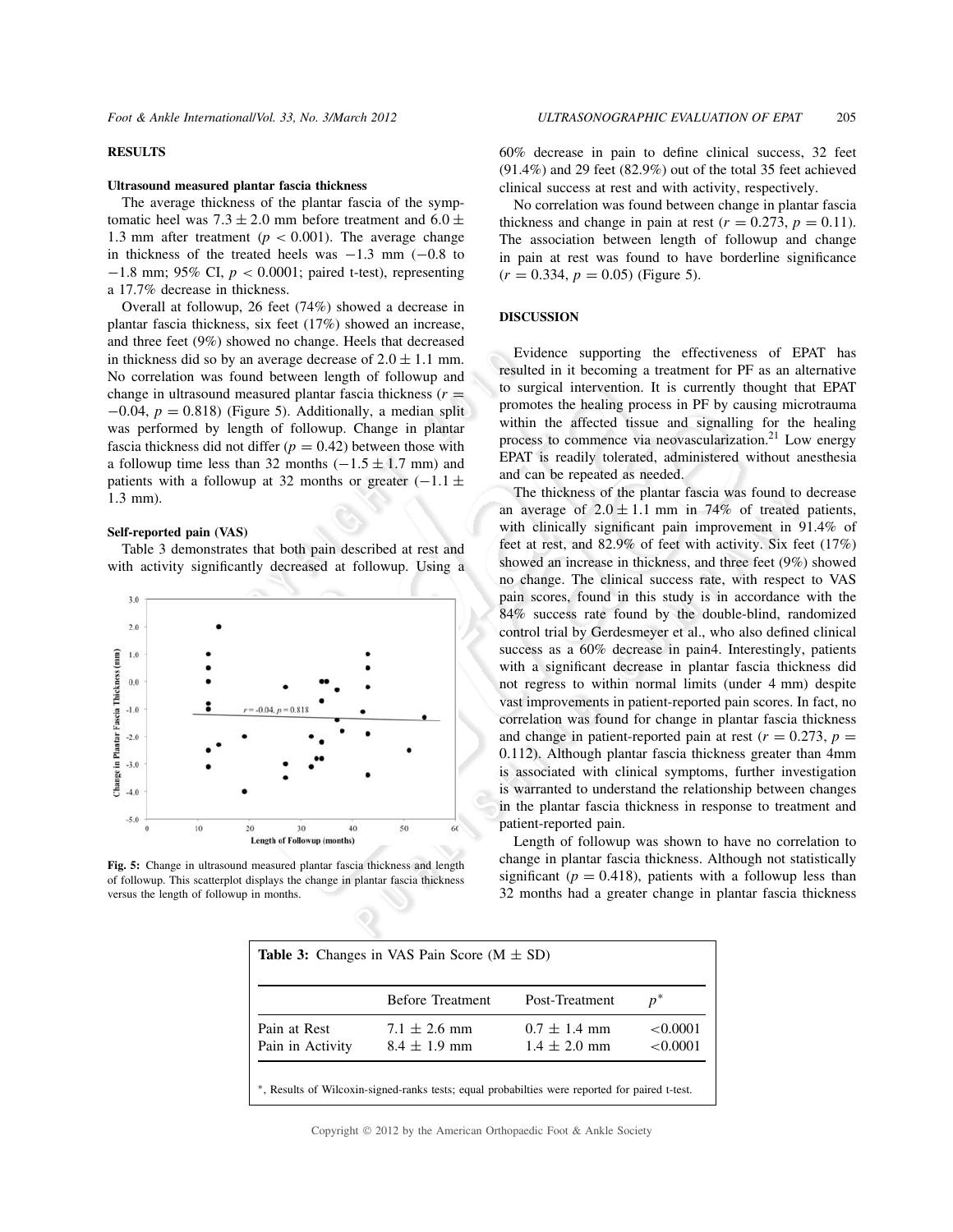compared to those with a followup at or beyond 32 months  $(-1.5 \pm 1.7 \text{ mm}$  versus  $-1.1 \pm 1.3 \text{ mm}$ , respectively). A moderate positive correlation  $(r = 0.334)$  existed between length of followup and change in pain at rest, although this relationship had borderline statistical significance  $(p =$ 0.05).

To our knowledge, only two other studies have been published that report the use of objective ultrasound measurement for patients undergoing EPAT for  $PF^{6,14}$  Both of these studies recruited patients with a 6-month history of heel pain and were limited to a 6-month followup. The decrease in plantar fascia thickness in these two studies at followup were  $0.8 \pm 2.5$  mm (*p* <  $0.05$ )<sup>6</sup> and  $0.4 \pm 2.5$  mm (*p* <  $0.05$ , for low intensity treatment group)  $/ 0.1 \pm 2.3$  mm (not significant, high-intensity treatment group), $14$  compared to the average decrease of 1.3 mm  $(-0.8 \text{ to } -1.8 \text{ mm})$ ; 95% CI,  $p < 0.0001$ ) reported in this study. In consideration of this disparity, we note that the initial average plantar fascia thickness in these previously published studies were  $5.2 \pm$ 1.5 mm<sup>6</sup> and 4.6  $\pm$  1.2 mm (low-intensity treatment group)/  $4.7 \pm 1.3$  (high intensity treatment group),<sup>14</sup> compared to an average initial thickness of 7.3  $\pm$  2.0 mm reported in this study.

The present study of 35 feet is the first that we are aware of to report on a population of patients with chronic recalcitrant plantar fasciitis with greater than 12-months duration of symptoms, and a followup of at least 12 months after treatment. The increased thickness of the plantar fascia for patients in this study relative to those reported in the literature suggests that an increase in duration of symptoms may lead to increase in plantar fascia thickness. Additionally, patients with a longer clinical history of PF are just as likely to respond to EPAT, and greater absolute reductions in plantar fascia thickness may be observed.

The strengths of this study include the use of an objective and reproducible outcome measure, use of a single treating professional, blinding of the ultrasound technician to both treatment status and patient diagnosis, and a longer followup period. This study is limited by the lack of prospective randomization, the absence of a control group, the absence of patient blinding and variable length of patient followup (12 to 54 months). Future investigations should measure outcomes (plantar fascia thickness and patient-reported pain) at multiple time points after initial treatment to determine the relationships between time, plantar fascia thickness and patient reported pain.

## **CONCLUSION**

Direct anatomical measurement of the plantar fascia using ultrasound is not only useful for comparative purposes in research, but may serve as a useful clinical monitoring tool for both clinicians and patients. This study showed that for patients with chronic heel pain, in general, significant improvements in both plantar fascia thickness and patientrated pain score can be achieved with EPAT.

## **ACKNOWLEDGMENTS**

The authors would like to thank Janice Thompson at the William Osler Health Sciences Library for her indefatigable contribution to this study.

#### **REFERENCES**

- 1. **Acevedo, JI; Beskin, JL:** Complications of plantar fascia rupture associated with corticosteroid injection, Foot Ankle Int, **19**(2):91 –97, 1998.
- 2. **ACFAS Clinical Practice Guideline Heel Pain Panel:** The diagnosis and treatment of heel pain. J Foot Ankle Surg, **40**:329 –340, 2001. http://dx.doi.org/10.1016/S1067-2516(01)80071-5
- 3. **Chung, B; Wiley, JP:** Extracorporeal shockwave therapy: a review, Sports Med, **32**(13):851 –865, 2002. http://dx.doi.org/10.2165/0000 7256-200232130-00004
- 4. **Gerdesmeyer, L; Frey, C; Vester, J; et al.:** Radial extracorporeal shock wave therapy is safe and effective in the treatment of chronic recalcitrant plantar fasciitis, Am J Sports Med, 2008.
- 5. **Gill, LH; Kiebzak, GM:** Outcome of nonsurgical treatment for plantar fasciitis, Foot Ankle Int, **17**(9):527 –532, 1996.
- 6. **Hammer, DS; Adam, F; Kreutz, A; et al.:** Ultrasonographic evaluation at 6-months followup of plantar fasciits after extracorporeal shock wave therapy, Arch Orthop Trauma Surg, **125**:6 –9, 2005. http://dx.doi.org/10.1007/s00402-003-0591-z
- Hammer, DS; Rupp, S; Kreutz, A; et al.: Extracorporeal shockwave therapy (ESWT) in patients with chronic proximal plantar fasciitis, Foot & Ankle Int, **23**(4):309 –313, 2002.
- 8. **Han, SH; Lee, JW; Guyton, GP; et al.:** Effect of Extracorporeal Shock Wave Therapy on Cultured Tenocytes, Foot & Ankle Int, **30**(2):93 –98, 2009. http://dx.doi.org/10.3113/FAI.2009.0093
- 9. **Hyer, CF; VanCourt, R; Block, A:** Evaluation of ultrasoundguided extracorporeal shockwave therapy (ESWT) in the treatment of chronic plantar fasciitis, Foot Ankle Surg, **44**(2): 137 –43, 2005. http://dx.doi.org/10.1053/j.jfas.2005.01.005
- 10. **Kane, D; Greaney, T; Shanahan, M; et al.:** The role of ultrasonography in the diagnosis and management of idiopathic plantar fasciits, Rheumatology, **40**: 1002 –1008, 2001. http://dx.doi.org/10.1093/rheumatology/40.9.1002
- 11. **Kudo, P; Dainty, K; Clarfield, M; et al.:** Randomized, placebocontrolled, doubled-blind clinical trial evaluation the treatment of plantar fasciitis with an extracorporeal schockwave therapy (ESWT) device: a North American confirmatory study, **24**(2):115 –123, 2005.
- 12. **La Porta, GA; La Fata, PC:** Pathologic conditions of the plantar fascia, Clinics in Podiatric Medicine and Surgery, **22**(1):1 –9, 2005. http://dx.doi.org/10.1016/j.cpm.2004.08.001
- 13. **Lemont, H; Ammirati, KM; Usen, N:** Plantar fasciitis: a degenerative process (fasciosis) without inflammation, J Am Podiatr Med Assoc, **93**(3):234 –237, 2003.
- 14. **Liang, HW; Wang, TG; Chen, WS; Hou, SM:** Thinner plantar fascia predicts decreased pain after extracorporeal shock wave therapy. Clin Orthop and Rel Res. **460**:219 –225, 2007.
- 15. **O'Malley, MJ; Page, A; Cook, R:** Endoscopic plantar fasciotomy for chronic heel pain, Foot Ank Int, **21**(6):505 –510, 2000.
- 16. **Ozdemir, H; Yilmaz, E; Murat, A; et al.:** Sonographic evaluation of plantar fasciitis and relation to body mass index, European Journal of Radiology, **54**(3):443 –447, 2005. http://dx.doi.org/10.1016/j.ejrad. 2004.09.004